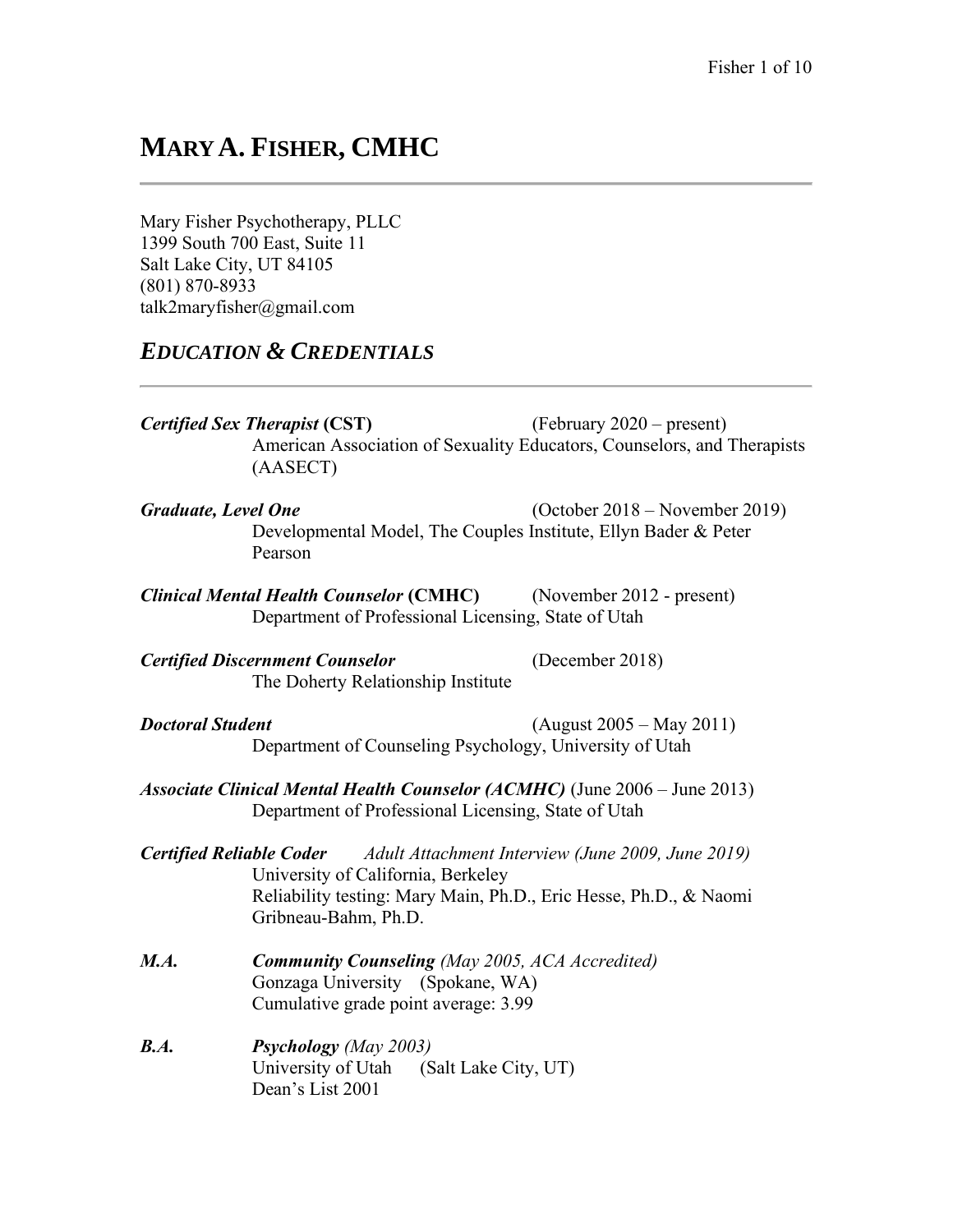# *CLINICAL EXPERIENCE*

#### *Private Practice* (September 2013 – present)

• Psychotherapy, sex therapy, personality and attachment assessment with individuals, couples, families, including infant-parent dyads, adolescents, adults, and geriatrics. Focus on long-term treatment of personality disorders, treatment refractory cases, LGBTQ couples, mixed faith couples, and sexual issues.

*Psychotherapist* (November 2012 – September 2013)

Center for Human Potential

• Psychotherapy, assessment, EAP with children, adolescents, adults couples, individuals), geriatrics, skilled nursing facilities.

### *PUBLICATIONS*

- Fisher, M. (2018). Mary Ainsworth. In *Encyclopedia of Couple and Family Therapy,* New York City, NY: Springer.
- Fisher, M. & Fisher, A. (2017). Sexual Dysfunctions in Couple and Family Therapy. In *Encyclopedia of Couple and Family Therapy,* New York City, NY: Springer.
- Fisher, M. (2017). Adult Attachment Interview. In *Encyclopedia of Couple and Family Therapy,* New York City, NY: Springer.
- Fisher, M. (2017). John Bowlby. In *Encyclopedia of Couple and Family Therapy,* New York City, NY: Springer.
- Fisher, A. & Fisher, M. (2017). Alfred Kinsey. In *Encyclopedia of Couple and Family Therapy,* New York City, NY: Springer.
- Fisher, A. & Fisher, M. (2013). Sharing vulnerability after a change in beliefs. Sunstone, March, 170, 14-17.
- Fisher, M., Florsheim, & P., Sheetz, J. (2005). That's not *my* problem: Convergence and divergence between self and other identified problems among homeless adolescents. Child and Youth Care Forum, 34, 6, 406-419.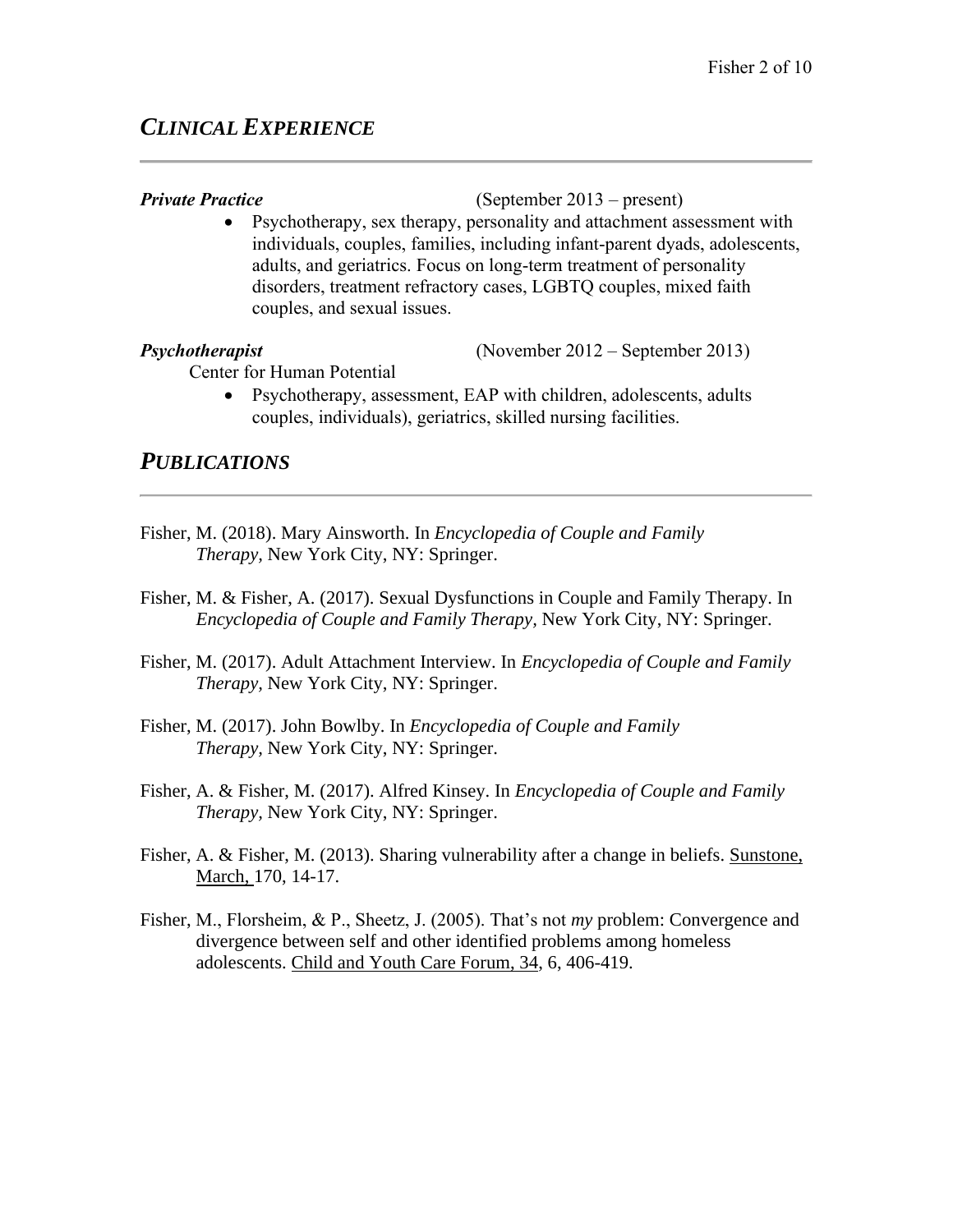# *SUPERVISED CLINICAL EXPERIENCE*

### *Sex Therapist* **(**June 2016 – October 2019)

• Practiced sex therapy under supervision with adult individuals and couples, for the following problems (not an exhaustive list) lack of orgasm, difficult orgasm, rapid ejaculation, prolonged ejaculation, erectile anxiety and dysfunction, desire discrepancy, pain during sex, gender and sexual orientation issues, relationship styles, fetishes, alternative sexuality practices, sexual trauma, low desire, asexuality, out of control sexual behavior, etcetera.

Supervisor: Gretchen Fincke, LSCW, CST, CST-S Group supervisor: Doug Braun-Harvey, LMFT, CST, CST-S

*Psychotherapist* (June 2011 – November 2012)

**Center for Human Potential** 

• Psychotherapy and assessment with children, adolescents, adults (couples and individuals), and geriatrics.

Supervisor: C. Brendan Hallett, Psy.D.

# *Graduate Student Therapist* (August 2010 – May 2011)

The Children's Center, Salt Lake City, Utah

- Culturally sensitive psychotherapy and assessment with young children, parents, and families. Training in Trauma-Focused Cognitive Behavioral Therapy (TF-CBT) and Child-Parent Psychotherapy (CPP).
- Clients who have experienced trauma, parent-child relational problems, pervasive developmental disorders, attachment disorder

Supervisor: Douglas Goldsmith, Ph.D.

# *Graduate Therapist (Fall 2007 – Fall 2008)*

Interpersonal Reconstructive Therapy Clinic, University Neuropsychiatric Institute

- Individual psychotherapy and assessment
- Clients: clients with multiple morbidity, repeated hospitalization, and suicidality

Supervisors: Lorna Smith Benjamin, Ph.D. Ken Critchfield, Ph.D.

# *Therapist & Case Manager (February 2005 – August 2007)*

Young Parenthood Program (YPP), Department of Psychology, University of Utah

• Clinical intake, couples' therapy, referral, family planning, and research support

• Clients: Pregnant and parenting adolescents from diverse backgrounds Supervisor: Lisa Mountain, Ph.D.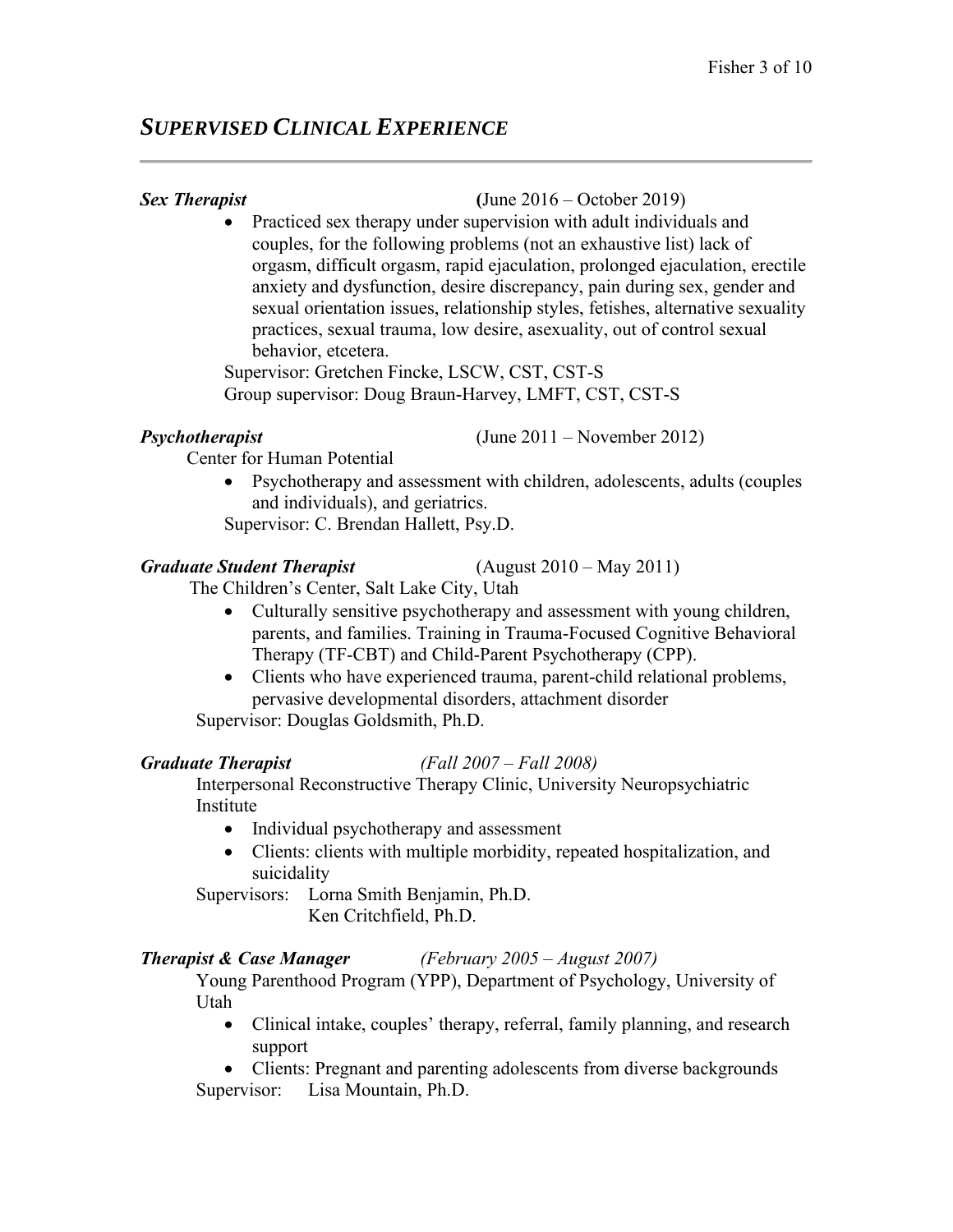#### *Therapist (May 2006 – August 2008)*

Adolescent Development Outreach Project (ADOP), Department of Psychology, University of Utah

- Clinical intake, individual psychotherapy
- Clients: Low income adolescents

Supervisors: Paul Florsheim, Ph.D.

Lisa Mountain, Ph.D.

*Practicum Counselor (September 2006 – May 2007)*

University Counseling Center, University of Utah

- Clinical intake, assessment, referral, and individual counseling
- Clients: Students, faculty, and employees of the University of Utah Supervisors: Susan Morrow, Ph.D.

Carla Reyes, Ph.D.

#### *Counselor Intern (September 2004 – May 2005)*

Catholic Charities Counseling, Spokane, WA

- Clinical intake, individual, couples', and family counseling
- Clients: Adults diagnosed with psychiatric disorders

Supervisor: Pam Brown, LMFT

# *TEACHING EXPERIENCES*

*Adjunct Professor (June 2006 – May 2009, August 2012 – December 2013)* Department of Psychology, Salt Lake Community College

- Courses: General Psychology (Psychology 1010), Human Growth and Development (Psychology 1100)
- Full responsibilities: administration of lectures, grading assignments, assignment of course grades Supervisor: Larry Christensen

### *Adjunct Professor (January 2011 – May 2011)*

Department of Psychology, Westminster College

Courses: Methods of Counseling (PSY 405)

Lifespan Developmental Psychology (PSY 303)

• Full responsibilities: administration of lectures, developing class material & curricula, grading assignments, assignment of course grades.

Supervisor: Colleen Sandor, Ph.D.

### *Teaching Assistant (August 2008 – May 2010)*

Department of Psychology, University of Utah Course: Introductory Psychology (Psychology 1010)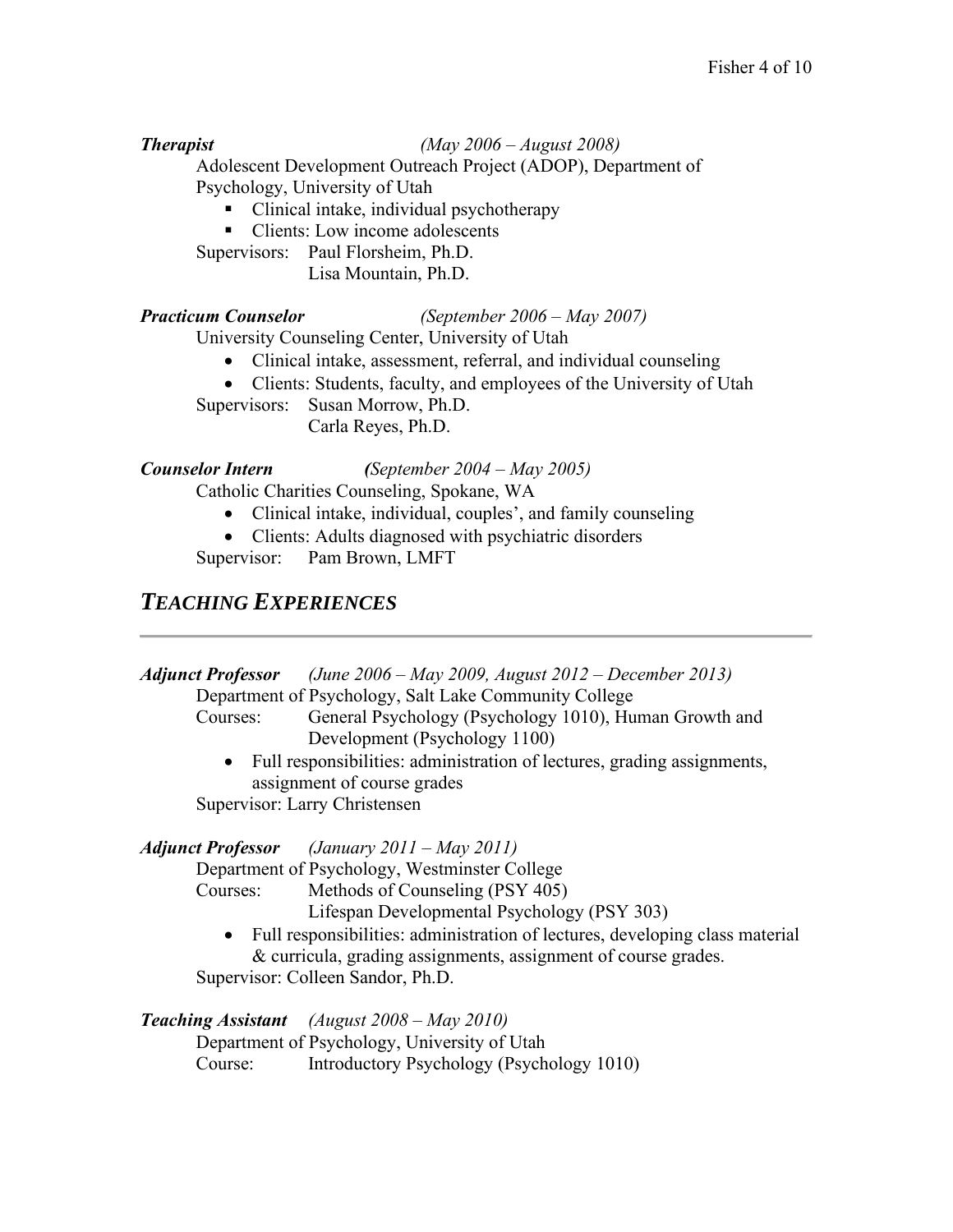• Assisting professor and guest lecturers with audio-visual matters, answering student questions, proofing exams, and responsibility for two **lectures** 

Supervisor: Sean Meegan, Ph.D.

#### *College Success Instructor (August 2005-May 2007)*

Department of Educational Psychology, University of Utah

Course: Strategies for College Success (Educational Psychology 2600)

• Full responsibilities: administration of lectures, grading assignments, assignment of course grades

Supervisor: Tina Hatch

# *PRESENTATIONS*

- Fisher, M. (2020). BDSM and the couch: Psychotherapy with kinky patients. Synchronous webinar. Mary Fisher Psychotherapy, PLLC.
- Fisher, M. (2016, 2019). Competency with kink/BDSM in clinical work. Presented in SW 6621-091, Human Sexuality, Department of Social Work, University of Utah. Instructor: Kristin Hodson, LCSW.
- Fisher, M. (2019). Gaining clinical competency in Sex Across the Rainbow. Presented at Sex Across the Rainbow, The LGBTQ-Affirmative Therapists Guild, biannual ethics conference, Salt Lake City, Utah.
- Fisher, M. (April, 2019). Sexual health conversations in psychotherapy. Presented at the LGBTQ-Affirmative Therapists Guild, biannual ethics conference, Salt Lake City, Utah.
- Helfer Parker, N. & Fisher, M. (2018). Ask A Sex Therapist. Presented at Affirmations, Salt Lake City, Utah.
- Fisher, M. (November, 2017). Sexual dichotomies: Is sex pleasure or danger? Presented in Philosophy of Love and Sex, Department of Philosophy, Westminster College. Instructor: Kara Barnette, Ph.D.
- Fisher, M. (2017). Weathering developmental storms & nurturing connection with mixed faith couples. Presented at Women in Private Practice, Salt Lake City, Utah.
- Fisher, M. (October, 2016). Becoming a Sex Therapist. Presented in Human Sexuality, Department of Psychology, University of Utah. Instructor: Molly Butterworth, Ph.D.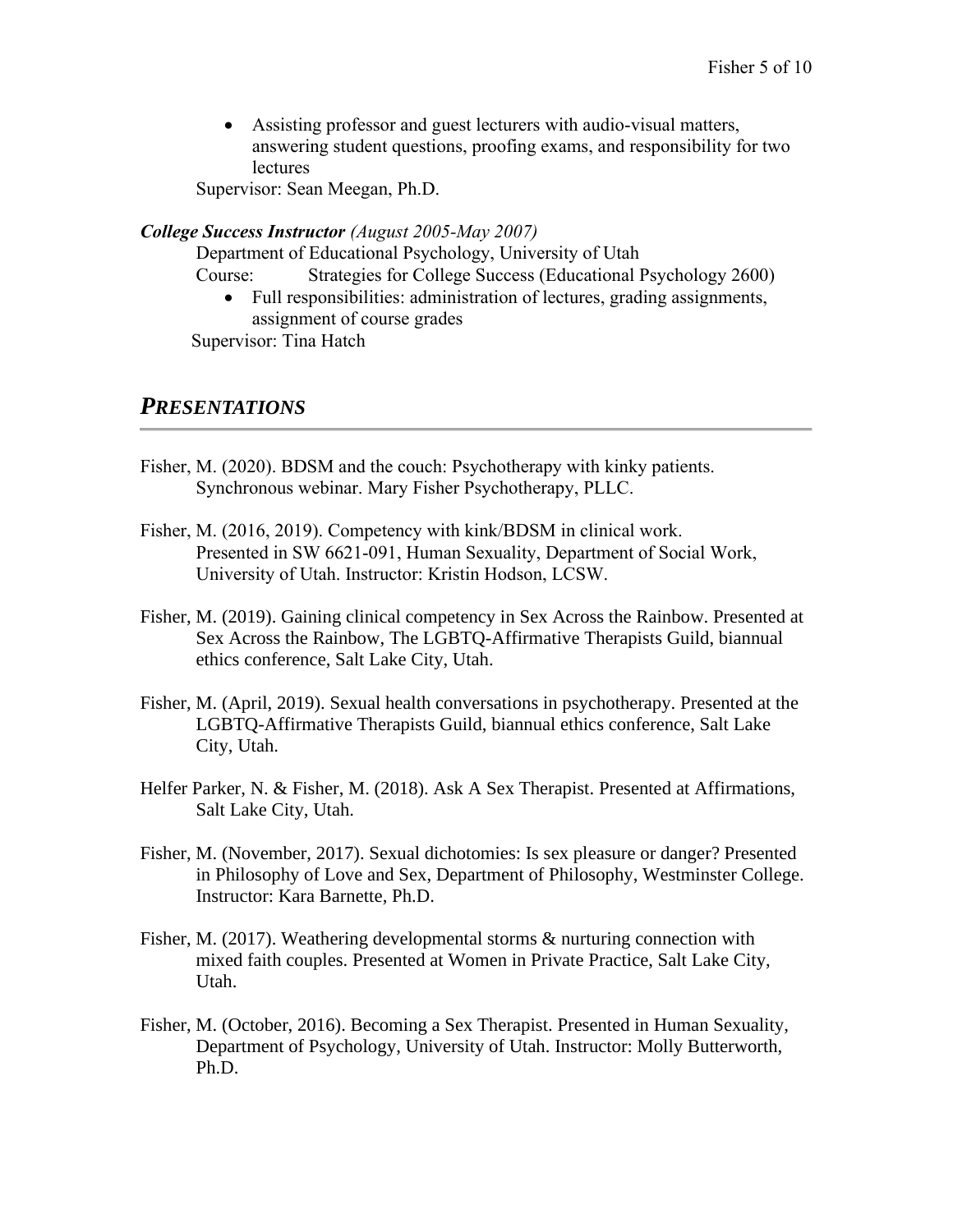- Fisher, M. (2016). Treating polyamorous and consensually non-monogamous patients. Presented at the Association for Women in Psychology inservice, Salt Lake City, UT.
- Fisher, M. (2016). Ethics and competence in treating "kinky" patients. Presented at the American Association for Sexuality Educators, Counselors, and Therapists, Meet & Greet, Utah chapter, Salt Lake City, Utah.
- Fisher, A. & Fisher, M. (2016, April). Attachment and quality of life among consensually non-monogamous individuals. Presented at the Society for Sex Therapy and Research, Chicago, Illinois.
- Fisher, M. & Fehlberg, A. (2016, March). Mixed orientation marriage: Clinical and ethical challenges. Presented at the LGBTQ-Affirmative Therapists Guild, Salt Lake City, Utah.
- Fisher, M. (2016, February). Treating polyamorous and consensually non-monogamous patients. Presented at Women in Private Practice, Salt Lake City, Utah.
- Fisher, A. & Fisher, M. (2015, August). The other poly: Navigating consensual nonmonogamy. Sunstone Symposium, Salt Lake City, Utah.
- Fehlberg, A., Fisher, M. (2015, March). Why Stay? Gay Individuals in Heterosexual Relationships, presented at Generations, Salt Lake City, Utah.
- Fisher, M. (2014, May). Emotionally Focused Therapy for Same-Sex Couples. Presented at LGBTQ-Affirmative Therapists Guild, Salt Lake City, Utah.
- Fisher, A. & Fisher, M. (2012, July). When One Spouse Experiences a Change in Beliefs: Strengthening Your Marriage through Shared Vulnerability. Presented at the Sunstone Symposium, Salt Lake City, Utah.
- Bennett, E., & Fisher, M. (2005, April). Hardiness and depression: Implications for counselors. Presented at the Annual Convention of the American Counseling Association, Atlanta, Georgia.
- Fisher, M. & Bennett, E. (2004, October). Hardiness and depression: Implications for counselors. Presented at the Annual Convention of the Washington Counseling Association, Spokane, Washington.
- Minchala, V., Bennett, E., & Fisher, M. (2004, October). Counseling and domestic violence in same-sex relationships. Presented at the Annual Convention of the Washington Counseling Association, Spokane, Washington.
- Fisher, M., Florsheim, P., Sheetz, J., Burkett, M., McAllister, M., & Wood, M. (2002, March). Coping and Help-Seeking Behaviors among Homeless Youth. Poster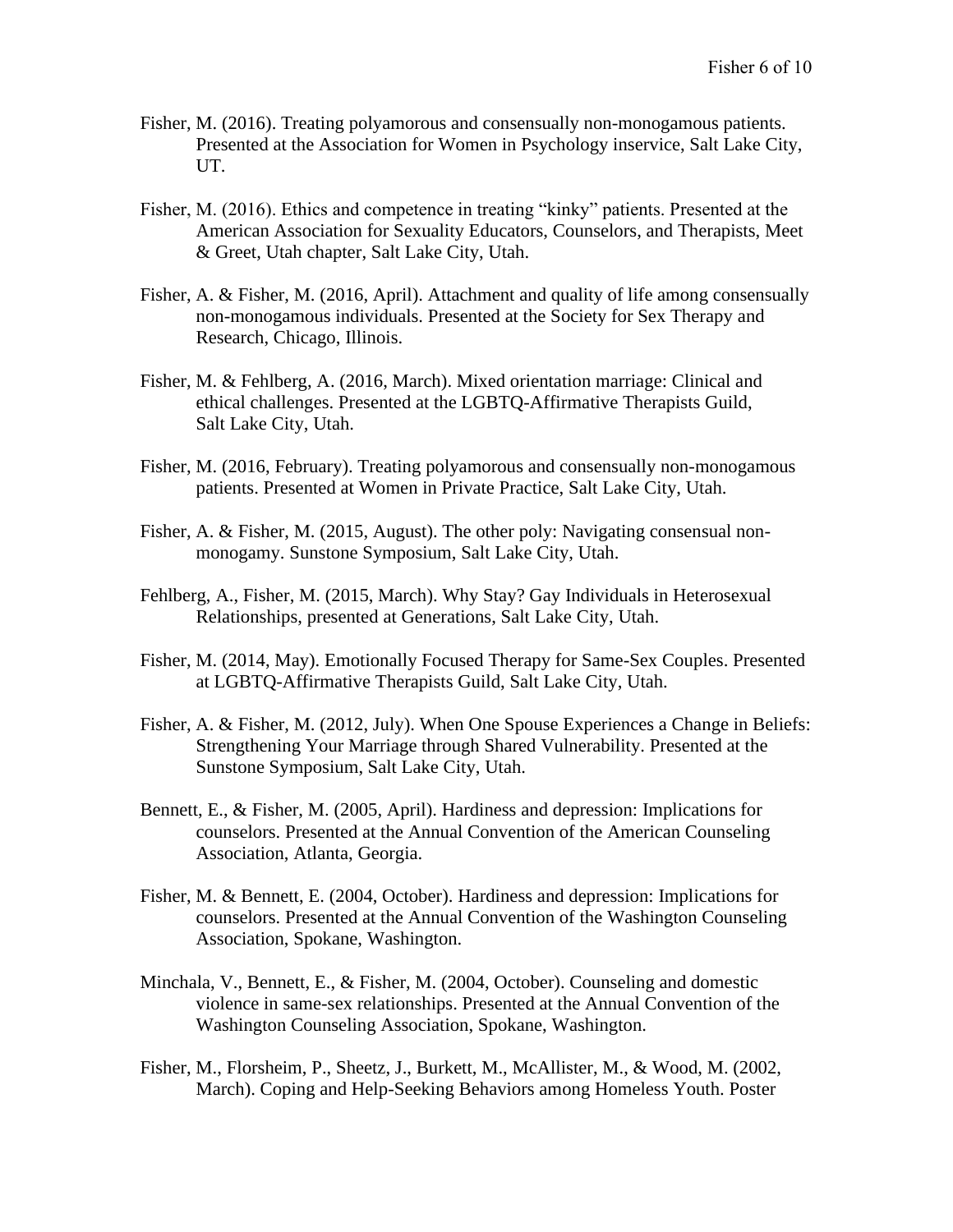session presented at the annual meeting of the Rocky Mountain Psychological Association, Utah.

# *OTHER PROFESSIONAL SERVICE*

### *Research Assistant (February 2006 – August 2008)*

Young Parenthood Program (YPP), Department of Psychology, University of Utah

- SASB coding of young parent video interactions
- Wrote the sexual health/family planning module for the manual
- Clients: Pregnant and parenting adolescents from diverse backgrounds Supervisor: Paul Florsheim, Ph.D.

### *Research Assistant (May 2006 – May 2007)*

Department of Social Work, University of Utah, Salt Lake City, UT

• Adult Attachment Interviews with adolescent refugees

- Recruitment of participants
- Clinical referrals

Supervisor: Joanna Bettman, Ph.D.

### *Crisis Telephonist (February 2004 – April 2005)*

Spokane Mental Health, Spokane, WA

- Telephone triage with suicidal, homicidal, mentally ill, and distraught individuals
- Referrals for local and statewide assistance.

Supervisor: Nancy Linerud, M.S.W.

### *Graduate Assistant (September 2003 – May 2005)*

Department of Counselor Education, Gonzaga University, Spokane, WA

• Assist accreditation preparation, manage program libraries and AV equipment, assist students and adjunct faculty. Supervisor: Paul Hastings, Ph.D.

# *Research Assistant* (August 2000 – May 2002)

Department of Psychology, University of Utah, Salt Lake City, UT

• Managed undergraduate research assistants

• Transcription

Supervisor: Paul Florsheim, Ph.D.

# *Clinical Intern (August 1999 – January 2001)*

Utah AIDS Foundation, Salt Lake City, UT

- Co-facilitator, support group for women with HIV/AIDS
- HIV test counseling, safer sex counseling, interim supervisor for HIV test site
- Supervised volunteer client support program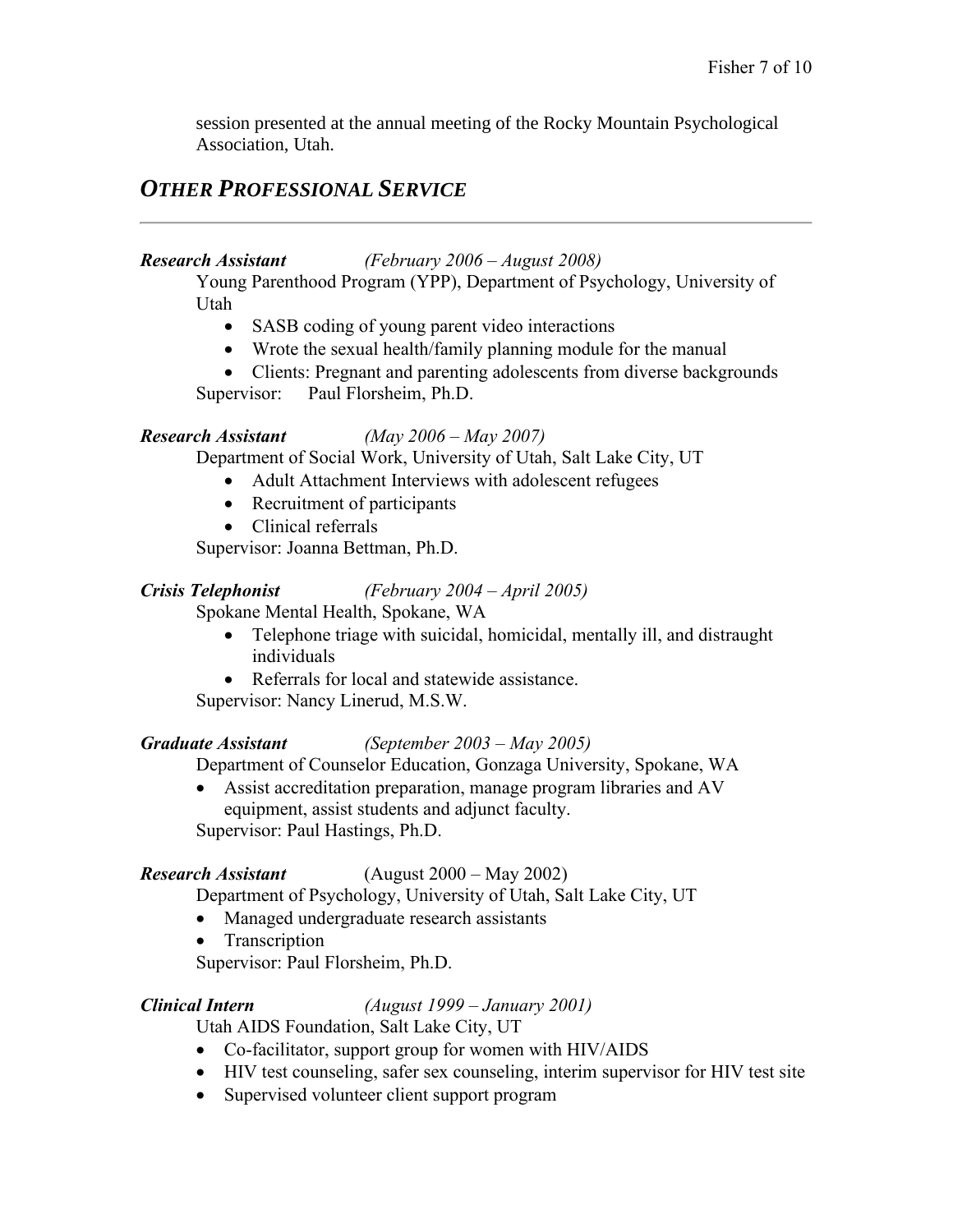Supervisor: Doug Brunker, LCSW

*Hotline Crisis Counselor (April 1998 – May 2000)*

Rape Recovery Center, Salt Lake City, UT

- Crisis telephone counseling to victims of sexual assault
- Referrals

Supervisor: Amy Alleman

*Midwife and Doula (January 1994 – August 2000)*

Private practice, Salt Lake City, UT

- Prenatal, perinatal, postpartum care for low-risk cases
- Childbirth coaching, support, and advocacy
- Postpartum support

# *OTHER TRAINING*

- *WPATH Online GEI Foundations Course* (May 2020 to July 2020) 15 hours of case consultations and foundational didactics.
- *Developmental Model, Level 1* (November 2018 to present) Ellyn Bader, Ph.D., The Couples Institute
- *Adult Attachment Interview Institute* (June 17-28, 2019) Mary Main, Ph.D., Eric Hesse, Ph.D., & Naomi Gribneau-Bahm, Ph.D. University of California, Berkeley
- *Experiential learning to effectively work with highly comorbid, personality-disordered individuals* (April 2019). Lorna Smith Benjamin, Ph.D. Generations, ESI Management Group, Salt Lake City, UT.
- *Out of Control Sexual Behavior Treatment Interventions Part I (June 2017). Douglas* Braun Harvey & Michael Vigorito, American Association for Sexuality Educators, Counselors and Therapists, Annual Conference, Las Vegas, Nevada
- *Out of Control Sexual Behavior Treatment Interventions Part II* (June 2017). Douglas Braun Harvey & Michael Vigorito, American Association for Sexuality Educators, Counselors and Therapists, Annual Conference, Las Vegas, Nevada
- *Sex Therapy 101* (June 2017). Gretchen Fincke, LCSW & Francie Stone, PsyD, American Association for Sexuality Educators, Counselors and Therapists, Annual Conference, Las Vegas, Nevada
- *Challenging the Sex Addiction Model in Working with Problem Behavior* (April 2016) Lawrence Siegel & Richard Siegel, Mormon Mental Health Association, Salt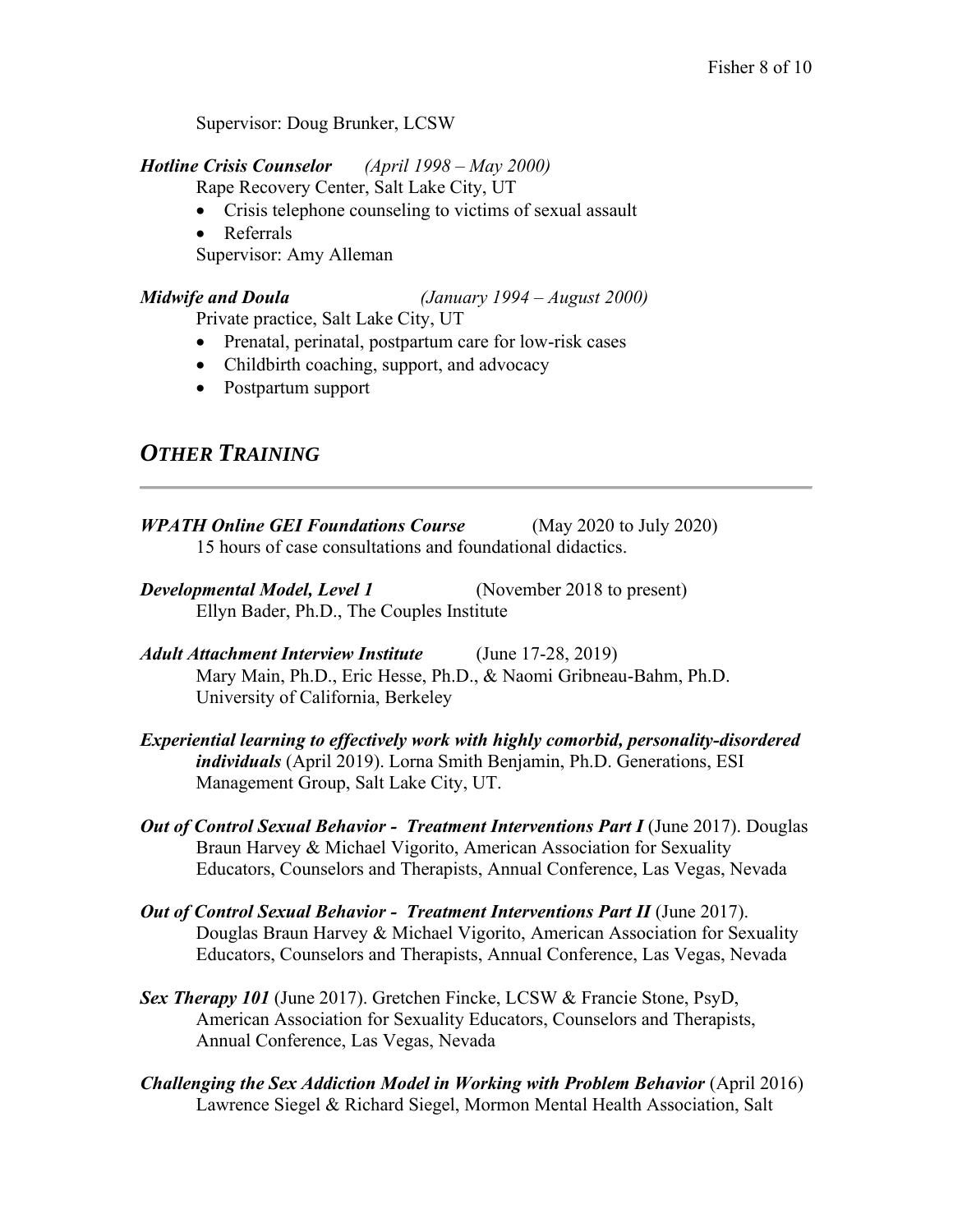Lake City, Utah

- *Beyond Porn Addiction: Practical Ways to Approach Porn-Related Problems (May* 2016) David Ley, The Healing Group, Salt Lake City, Utah.
- **Sex Therapy Skills for the Practicing Clinician** (April, 2016). Society for Sex Therapy & Research (SSTAR) Chicago, Illinois.
- *Sexual Attitudes Reassessment (SAR)* (June 2015), Jose Nanin, Ed.D. American Association of Sexuality Educators, Counselors, and Therapists, Minneapolis, MN.
- *Sexual Addictions: Diagnosis and Treatment of Hypersexual Conditions from an Integrative/Analytic Perspective* (December 2014) Chris Kraft, Ph.D., International Psychotherapy Institute, Salt Lake City, UT
- *Emotion Focused Therapy Core Skills 4/4* (November 2012) Scott Woolley, Ph.D., Salt Lake City, UT
- *Emotion Focused Therapy Core Skills 3/4* (August 2012) Rebecca Jorgenson, Ph.D., Salt Lake City, UT
- *Emotion Focused Therapy Core Skills 2/4* (June 2012) Scott Woolley, Ph.D., Salt Lake City, UT
- *Emotion Focused Therapy Core Skills 1/4* (March 2012) Rebecca Jorgenson, Ph.D., Salt Lake City, UT
- *Emotion Focused Therapy Externship (October 2011)* Rebecca Jorgenson, Ph.D. & Scott Woolley, Ph.D. Salt Lake City, UT
- *Psychoanalytic Treatment of Children and Adolescents (Oct 2007 – March 2008)* Janine Wanlass, Ph.D., International Psychotherapy Institute: Salt Lake City, UT
- *Adult Attachment Interview Institute (February 2007)* Sonja Gojman de Milan, Ph.D., San Diego, California
- *Strange Situation Coding Training (June 2004)*  Alan Sroufe, Ph.D., University of Minnesota
- *Marital Therapy: A Research Based Approach (March 2004)* John Gottman, Ph.D., The Gottman Institute, Seattle, WA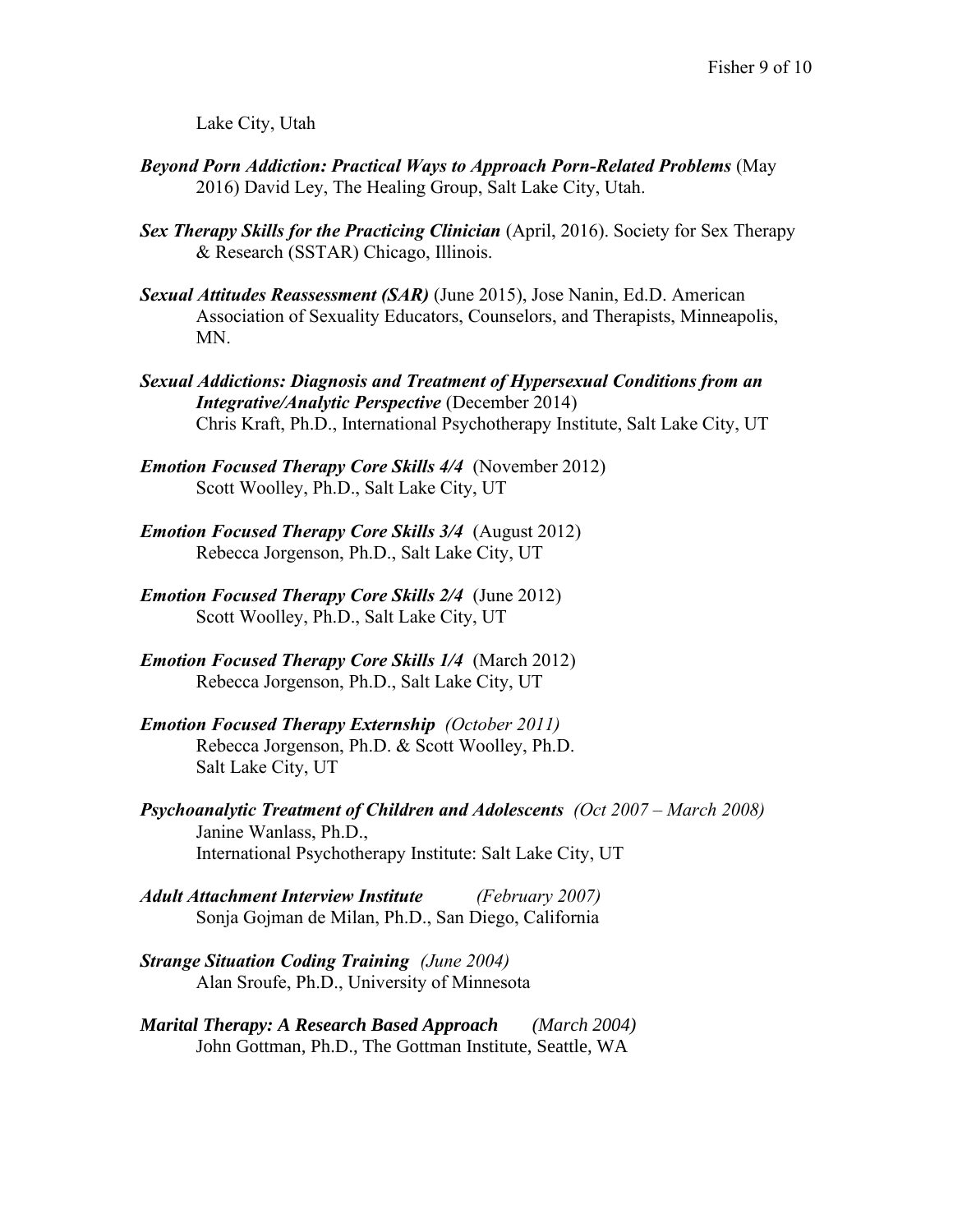# *CONFERENCES ATTENDED*

#### *LGBTQ-Affirmative Therapist Guild* (2019)

"Sex Across the Rainbow: Increasing clinical competency in sexual health discussions with clients," with Mary Fisher, CMHC, Jordan Rullo, Ph.D., Kara Posner, CMHC, Braxton Dutson, LCSW, & Nicole Miholopoulous, MD.

# *Southwest Sexual Health Alliance* (2018)

Denver, CO – Science of Fantasy, Justin Lehmiller, PhD

- *American Association of Sexuality Educators, Counselors, and Therapists* (2018) Denver, CO.
- *American Association of Sexuality Educators, Counselors, and Therapists* (2017) Las Vegas, NV
- *Bridging the Gap* (2011) The Children's Center – Attachment theory in research and clinical work
- *Adult Attachment Interview in Clinical Context (March 2008)* UCLA Lifespan Learning
- *Bridging the Gap (2007)* The Children's Center – Attachment theory in research and clinical work

*Bridging the Gap (2006)* The Children's Center – Attachment theory in research and clinical work

# *ORGANIZATIONAL AFFILIATION*

*American Association for Sexuality Educators, Counselors, and Therapists*  $(2015 - present)$ 

*American Counseling Association* (2013 – 2017)

*The LGBTQ-Affirmative Therapist Guild of Utah*  $(2012 - present)$ 

*International Centre for Excellence in Emotion Focused Therapy*  (2012 - 2015)

*Society for Emotion and Attachment Studies* (2014 – 2015)